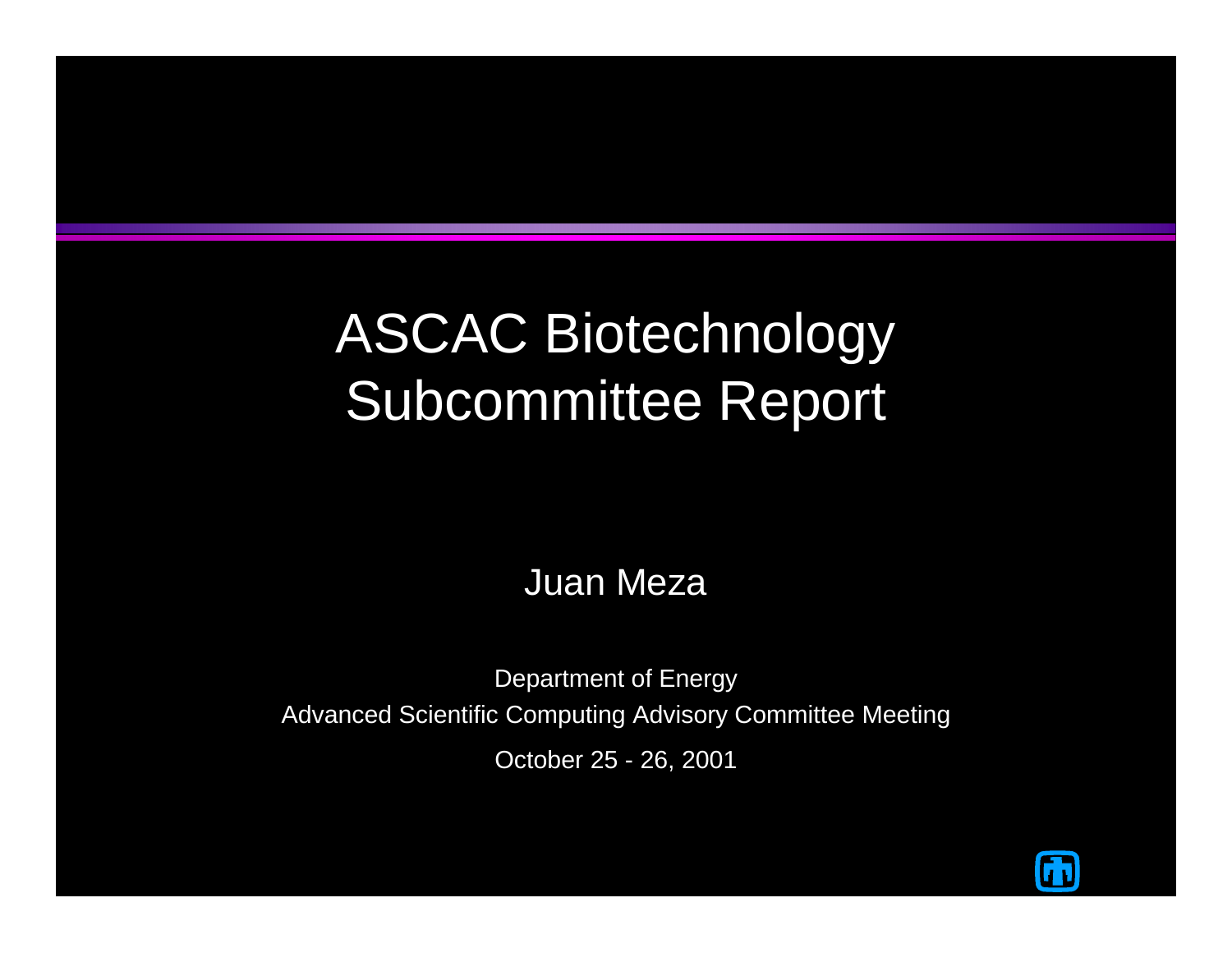#### Biotechnology subcommittee members

**❖ Juan Meza (Chair), SNL** 

- **❖ Michael Colvin, LLNL**
- **❖ John Guckenheimer, Cornell**
- **❖ Bruce Hendrickson, SNL**
- William Lester, UC Berkeley
- **❖ Greg McRae, MIT**
- **❖ Margaret Wright, NYU**

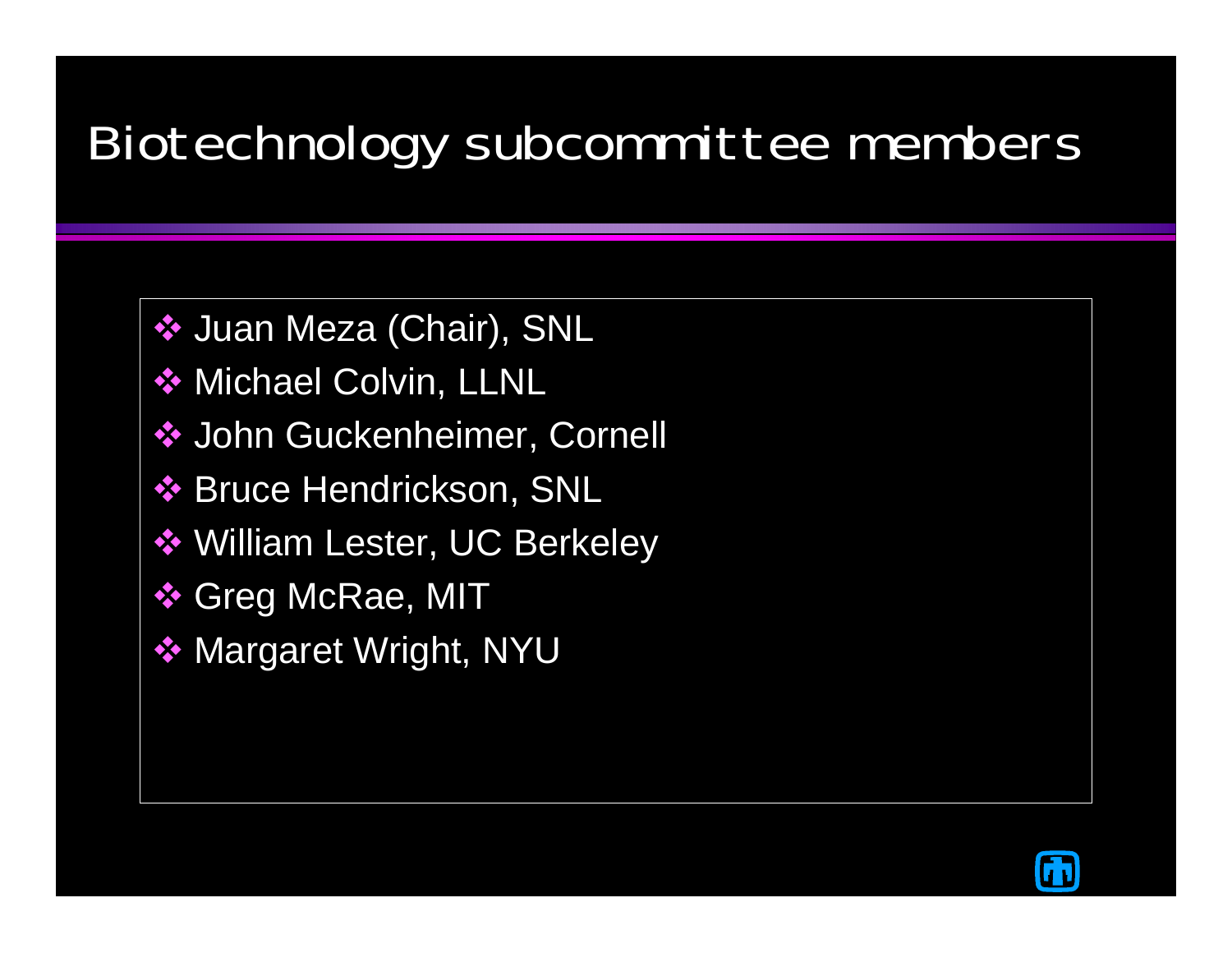# Charter: Examine the computational side of biotechnology (April, 2001)

- **Areas on which the ASCR program should** target investments to have maximum impact on the underlying science. Possible areas include:
	- **SPECIALED FACTALLER FOR DEATABLE PROTECY SPECIALIZED FACTALLER**
	- basic research in underlying mathematical algorithms
	- **basic research in advanced computer science related** to data management

**\*How to most effectively couple research** supported by the ASCR program with disciplinespecific research carried out by biologists

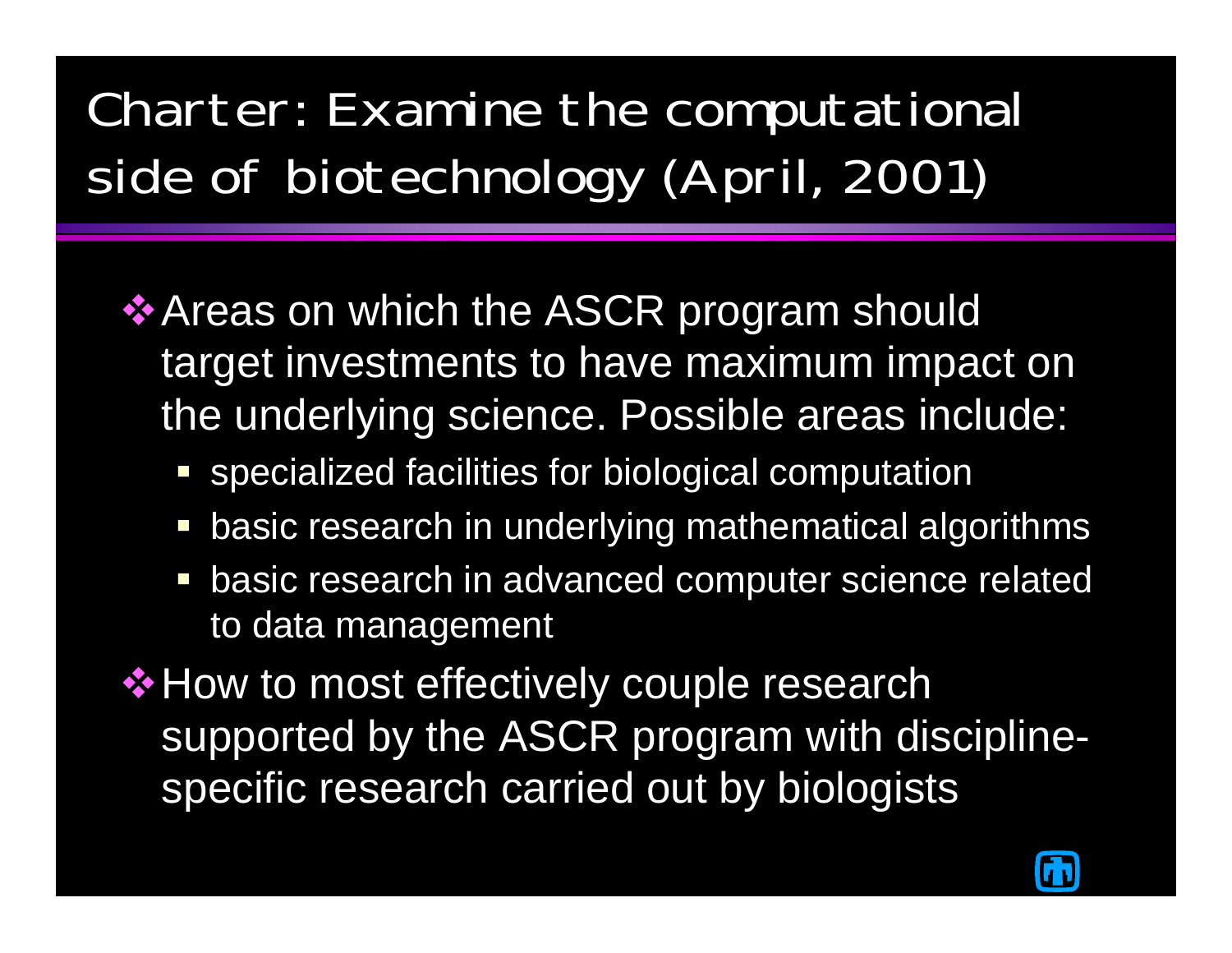#### Subcommittee Goals

- $\dots$  **What are the grand challenges in** computational/systems biology?
- $\dots$  **Which areas have the greatest overlap to** ASCR and DOE?
- $\dots$  **What are the open mathematical and CS** problems within these areas?
- $\cdot$  Is there a model for bringing new people into these fields?

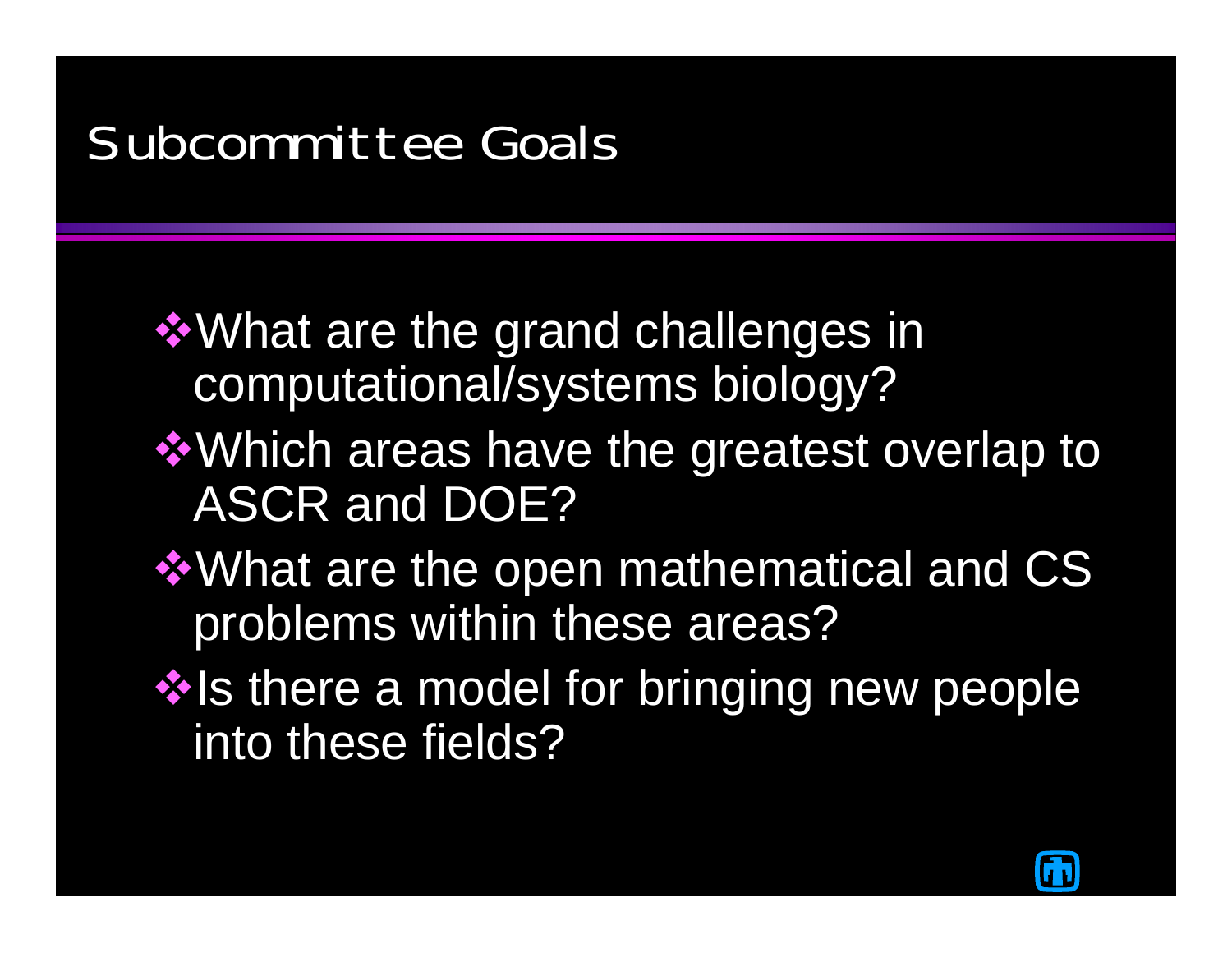#### Summary of Activities

**\* Computational Biology Workshop for GTL,** August 7-8, 2001

- **❖ Computational and Systems Biology** Workshop (Lander), September 6-7, 2001
- $\cdot$  **Subcommittee meeting September 6,2001**
- **❖ Numerous other discussions, emails and** phone calls

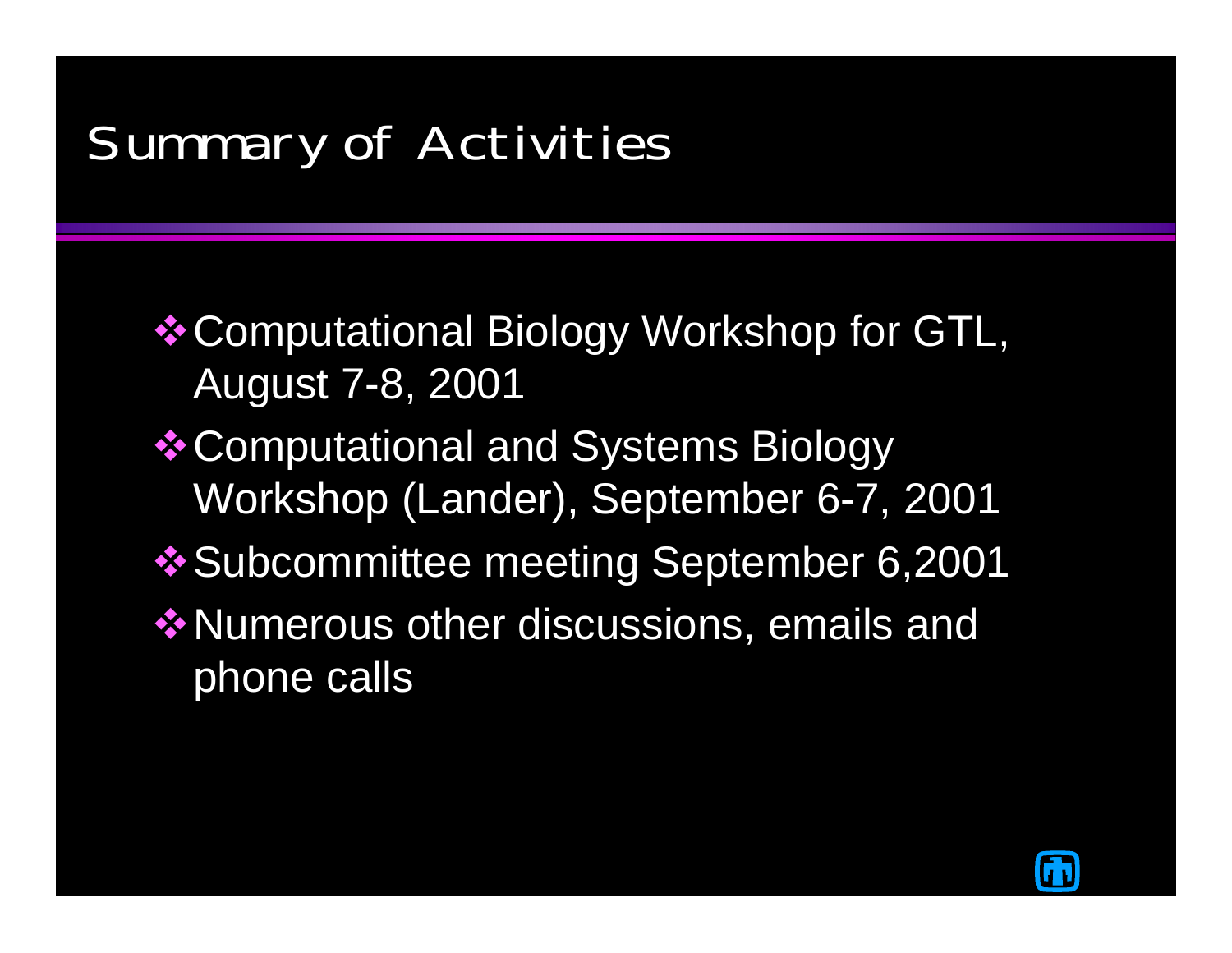## Lander meeting (personal perspective)

#### ❖ Exciting, rapidly developing fields

- Many areas where CS/Math could be applied: molecular dynamics, protein folding, genome sequencing, cell biology, cell signaling, regulatory systems, ......
- Perhaps too many areas?

❖ Difficult to see where computing would be most useful

❖ Important to address "social" issues

- **Can't parachute in**
- **Are biologists receptive to offers of help?**
- $\Box$ Developing new researchers at the interfaces